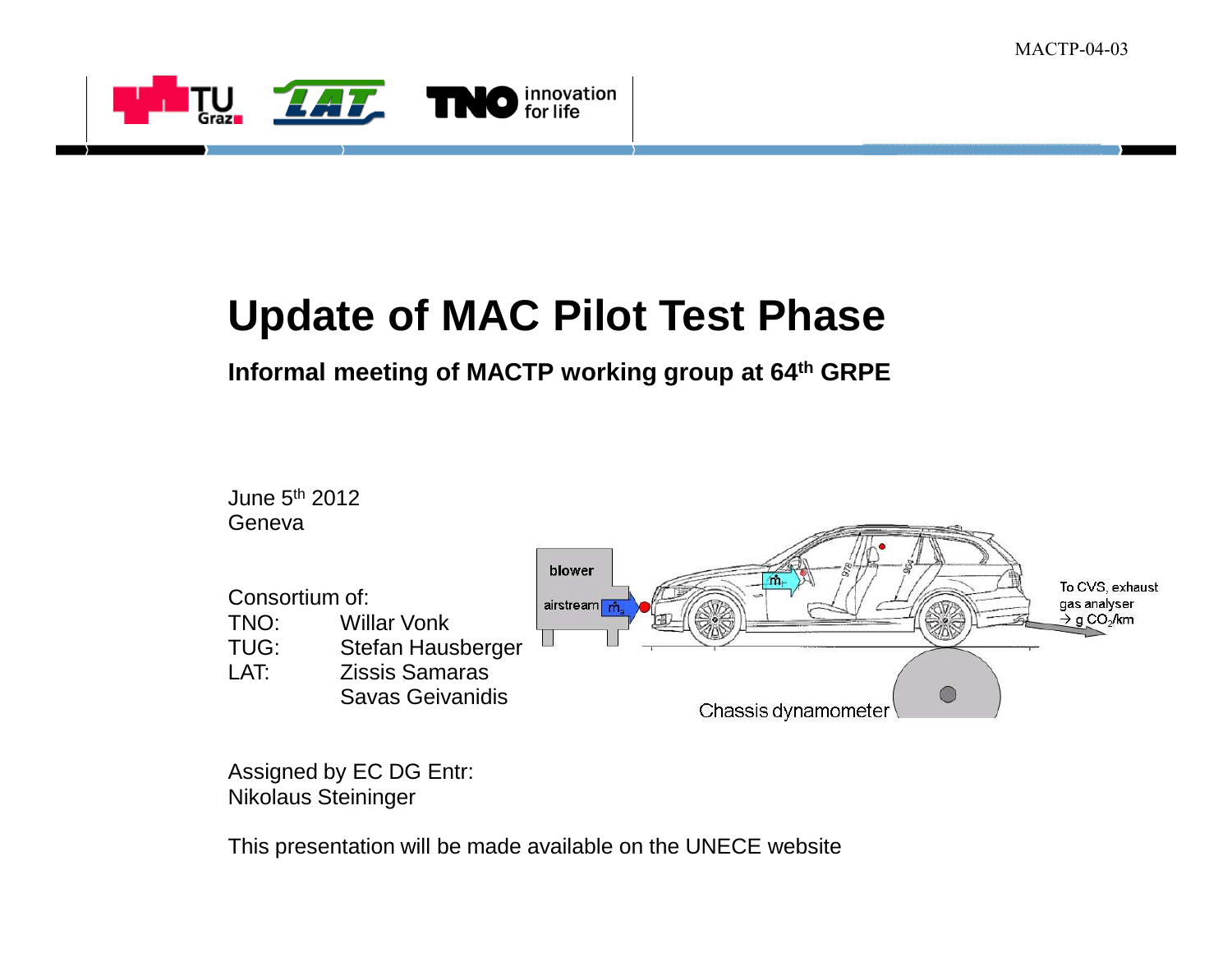

June 5, 2012

2



### **Agenda:**

MAC Pilot Test Phase:

- Introduction
- Short description
- **Topics addressed in test Phase A**
- Preliminary results of test Phase A
- **Dutlook**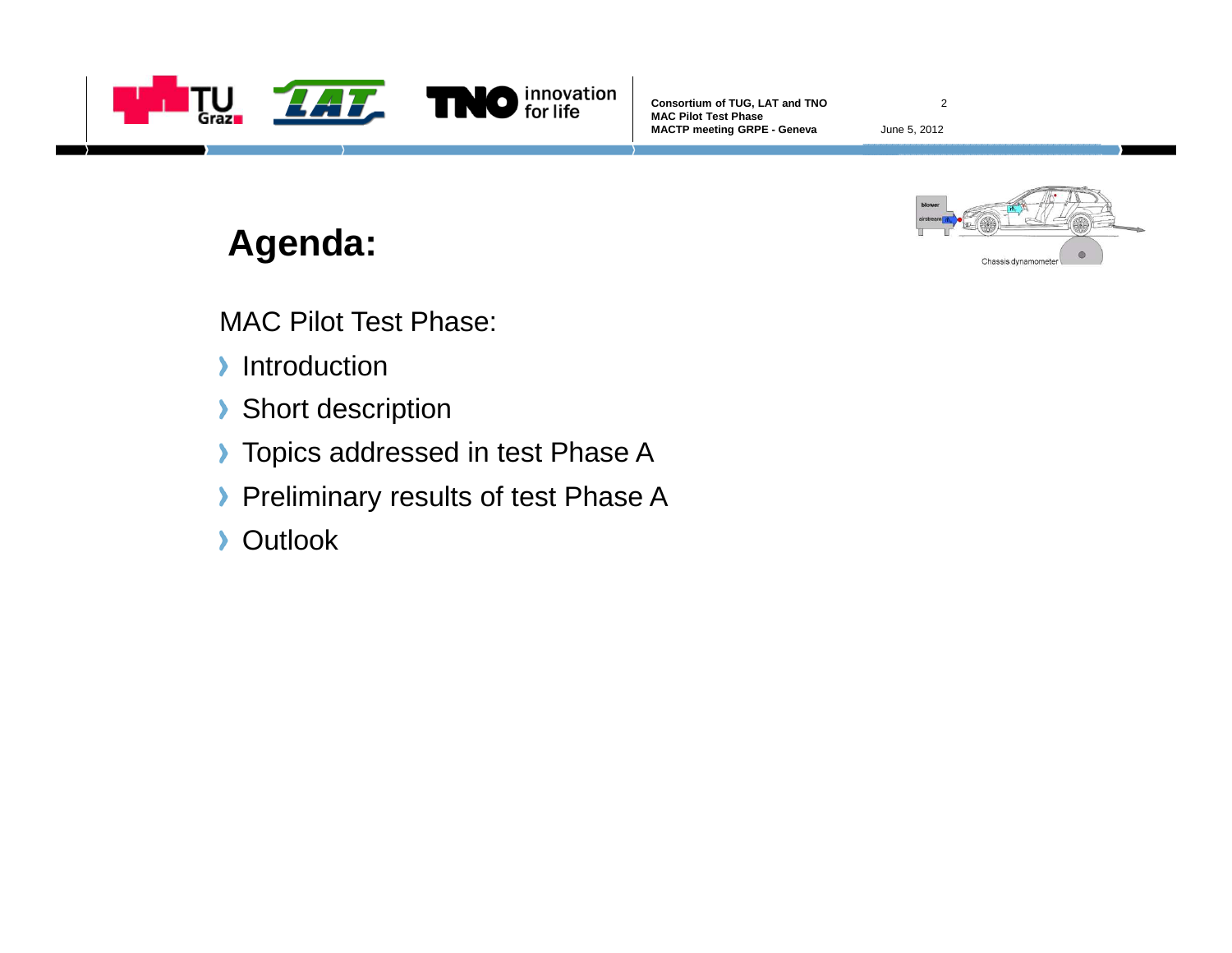

3

June 5, 2012



# **Targets of the MAC Pilot PhaseCreate technical annex to the Regulation**

A draft type approval test procedure for MAC energy efficiency assessment was developed by Consortium of TUG, LAT, KTI and TNO.

Pilot Test Phase is defined to:

- **Cover open issues and options for settings and data processing**
- **Check repeatability and sensitivity of the test procedure**
- **Follow-up to the MAC test procedure a technical annex to the** Regulation

During Pilot Phase, labs also gain experience with the procedure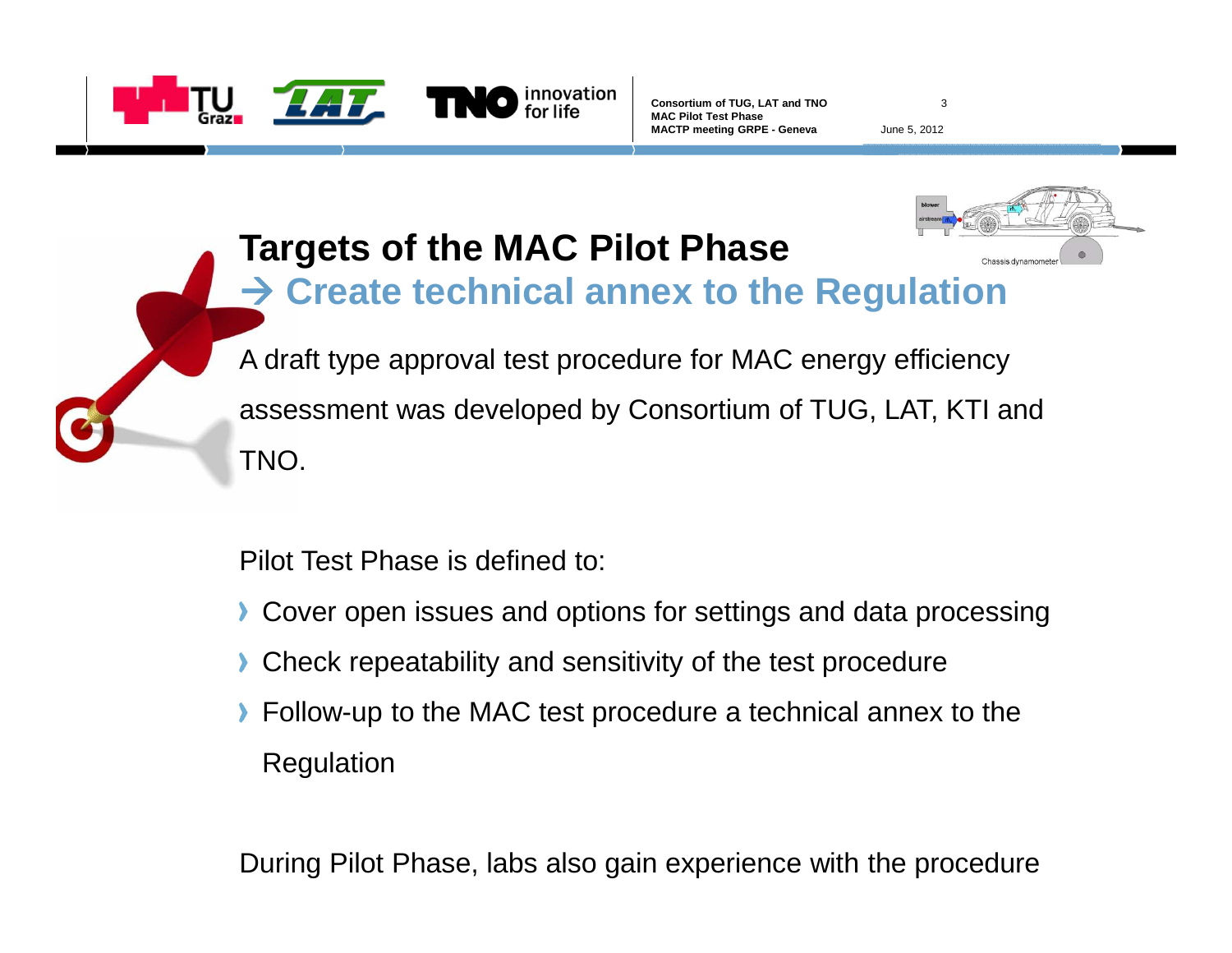

4June 5, 2012

#### **MAC Pilot Test Phase contains two test phases:**

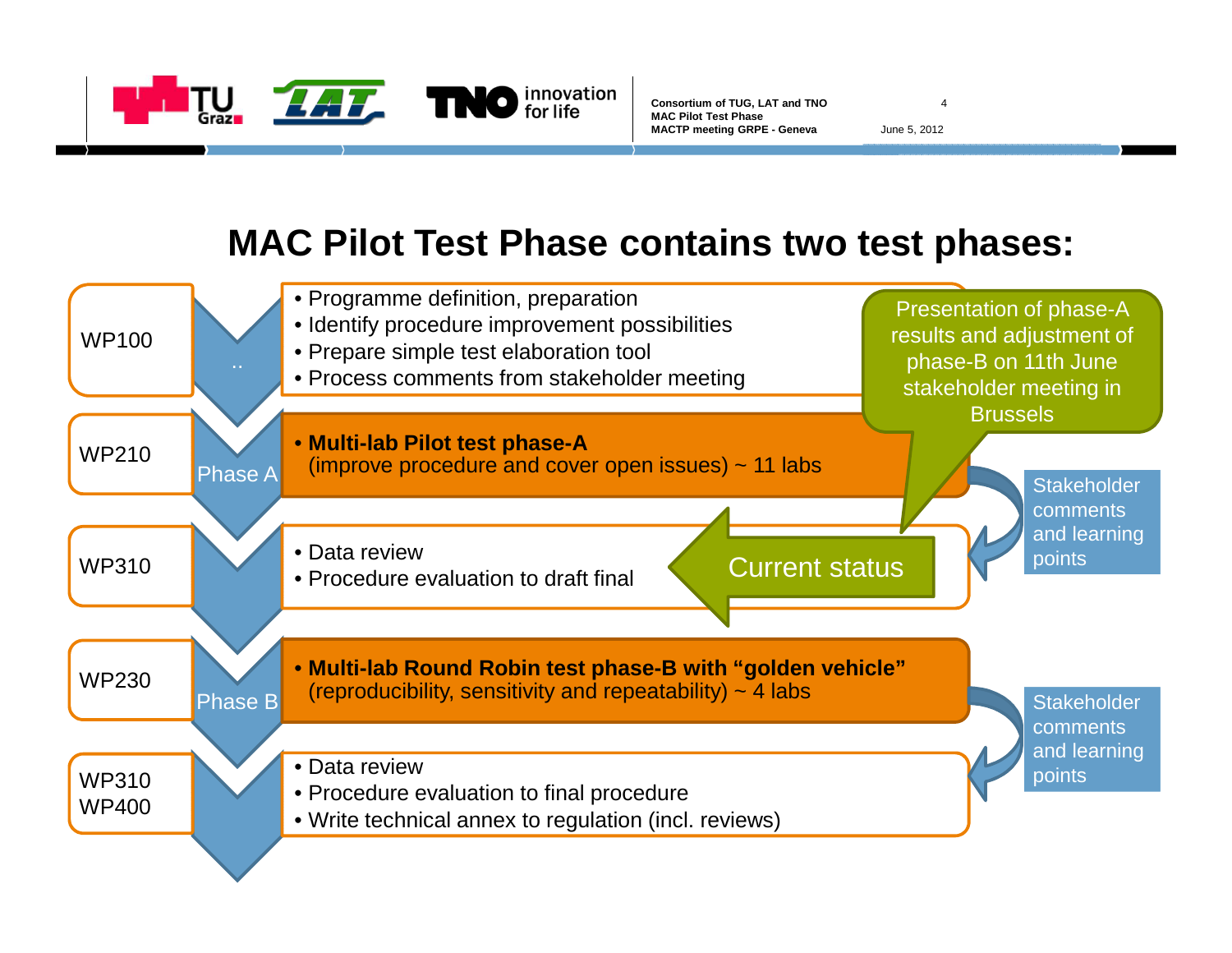

5

June 5, 2012

# **Participation in pilot Phase-A**



| <b>Participant</b> | <b>Expressed</b><br>interest | <b>Performed</b><br>measurements | <b>Vehicles</b><br>tested | <b>Measurements</b><br>submitted |
|--------------------|------------------------------|----------------------------------|---------------------------|----------------------------------|
| A                  | <b>YES</b>                   | <b>YES</b>                       | $\overline{2}$            | 4                                |
| B                  | <b>YES</b>                   | <b>YES</b>                       | 3                         | 25                               |
| $\mathsf{C}$       | <b>YES</b>                   |                                  |                           |                                  |
| D                  | <b>YES</b>                   | <b>YES</b>                       | $\overline{2}$            | 11                               |
| E                  | <b>YES</b>                   | <b>YES</b>                       | $\overline{2}$            | 3                                |
| F                  | <b>YES</b>                   |                                  |                           |                                  |
| G                  | <b>YES</b>                   |                                  |                           |                                  |
| Н                  | <b>YES</b>                   | <b>YES</b>                       | $\overline{4}$            | 36                               |
|                    | <b>YES</b>                   |                                  |                           |                                  |
| J                  | <b>YES</b>                   | <b>YES</b>                       | $\overline{2}$            | 5                                |
| K                  | <b>YES</b>                   |                                  |                           |                                  |
|                    | <b>YES</b>                   |                                  |                           |                                  |
| M                  | <b>YES</b>                   | <b>YES</b>                       | 1                         | 1                                |
| $\mathsf{N}$       | <b>YES</b>                   | <b>YES</b>                       |                           | 4                                |
| <b>Total:</b>      | 14                           | 8                                | 17                        | 89                               |

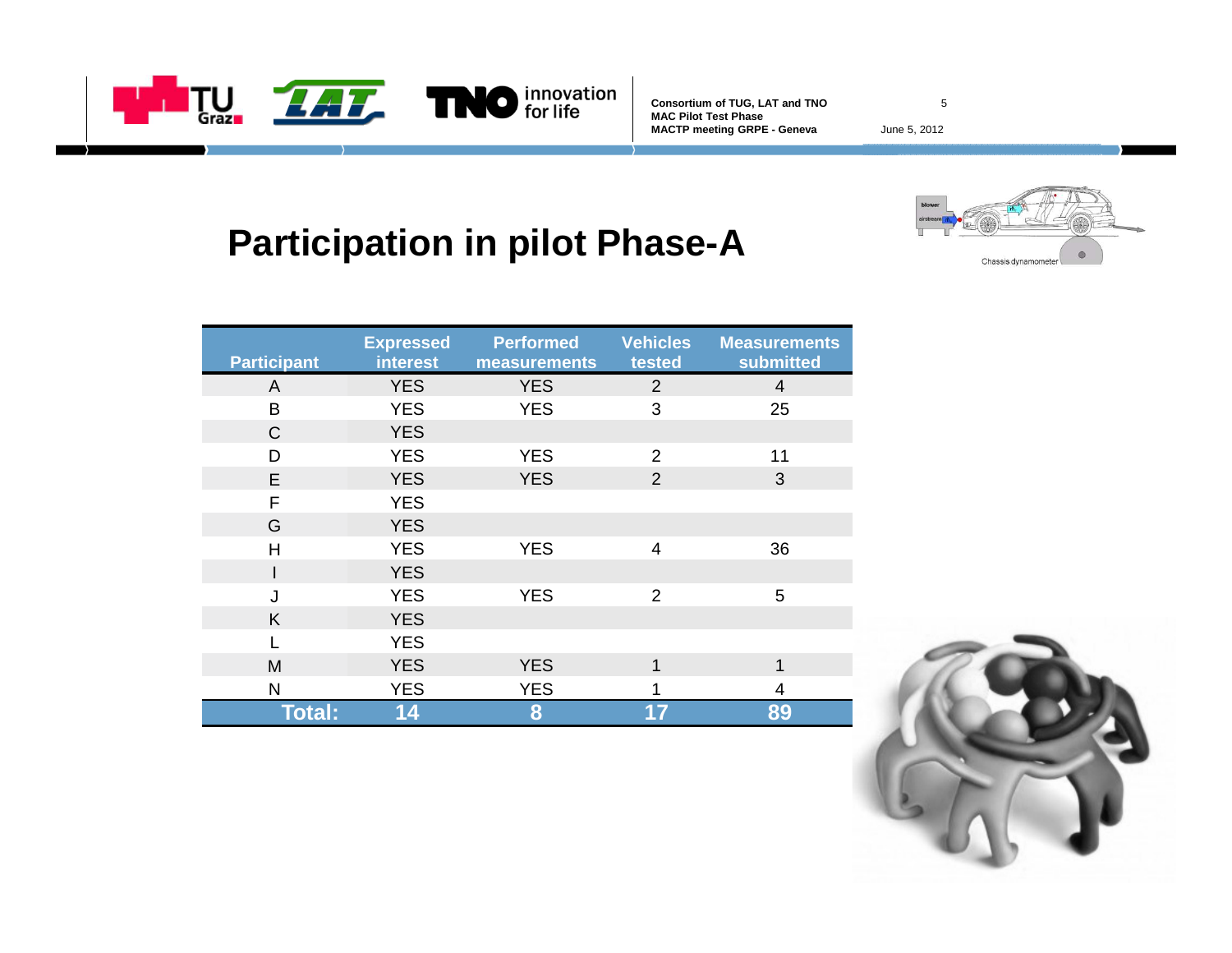

**v**

**v**

**v**

**v**

**x**

**v**

**v**

**Consortium of TUG, LAT and TNOMAC Pilot Test PhaseMACTP meeting GRPE - Geneva**

June 5, 2012

6

#### **Topics that have been addressedin pilot phase-A**



- Sensitivity of the procedure for different:
	- MAC technologies (as far as possible)
		- **Engine size and fuel types**
	- Vehicle sizes and classes
- Sensitivity of the procedure for variations in:
- Ambient temperature and humidity (test at low and high)
- **GSI versus fixed gear shift strategy**
- Soaking temperatures (between 20°C and 30°C)
- **Drive cycle at minimum and maximum speed (dyno power)**
- Blower on/off in MAC off phase of the test **v**
- Solar load simulation during the test in (one lab)**v**

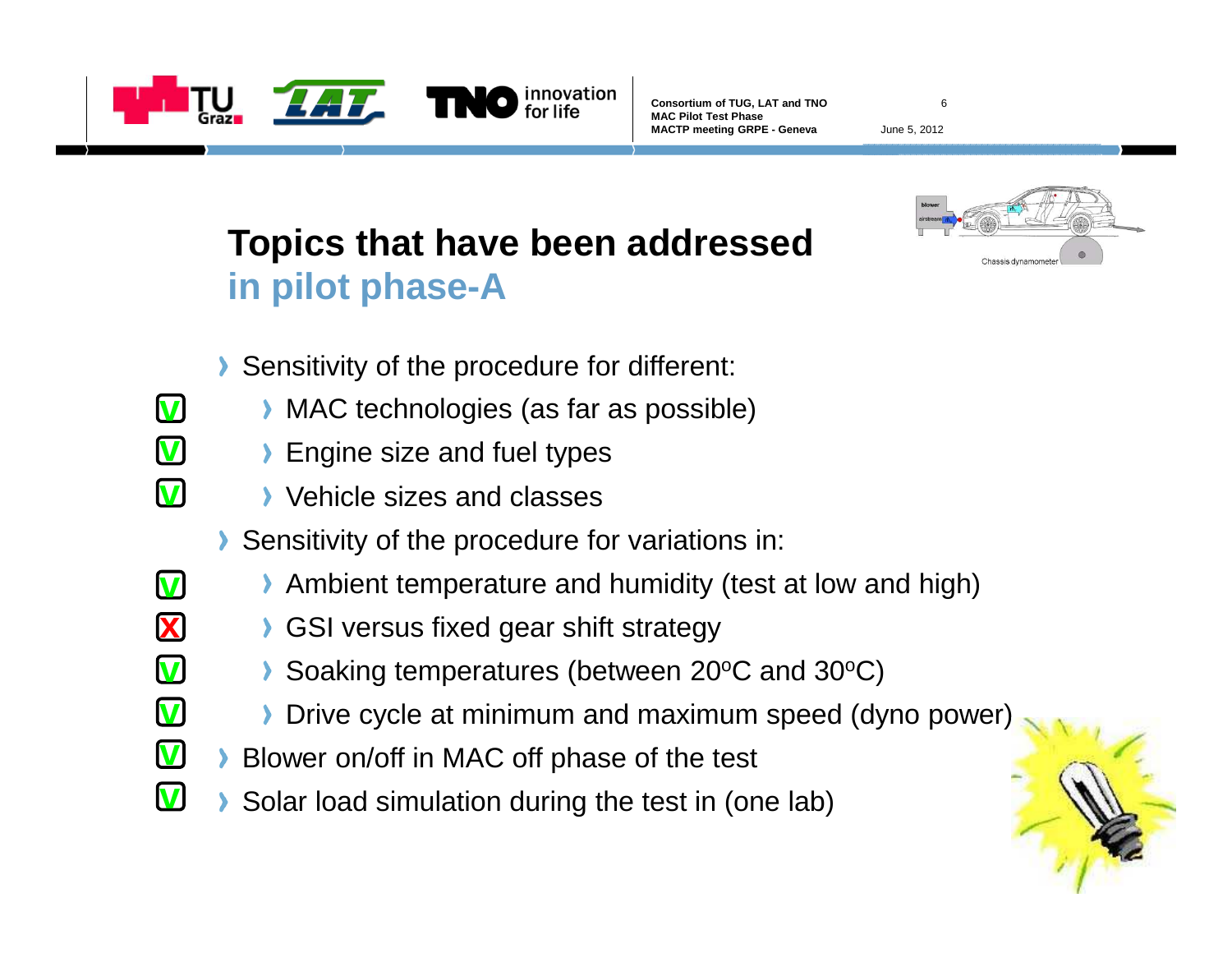

June 5, 2012

7

# **Preliminary Results(without insight into actual data)**



- In general the procedure is found to be reliable $\blacktriangleright$
- Sensitivities are or can be corrected for with correction formulas
- Some details still need discussion: $\blacktriangleright$ 
	- **Ranges of Humidity and Temperature**
	- **Number of repetitions for TA**
	- **Allow bag measurements yes or no**
	- Different vehicle sizes in relation to HVAC mass flow setting
	- **Blower on/off during MAC-off phase**

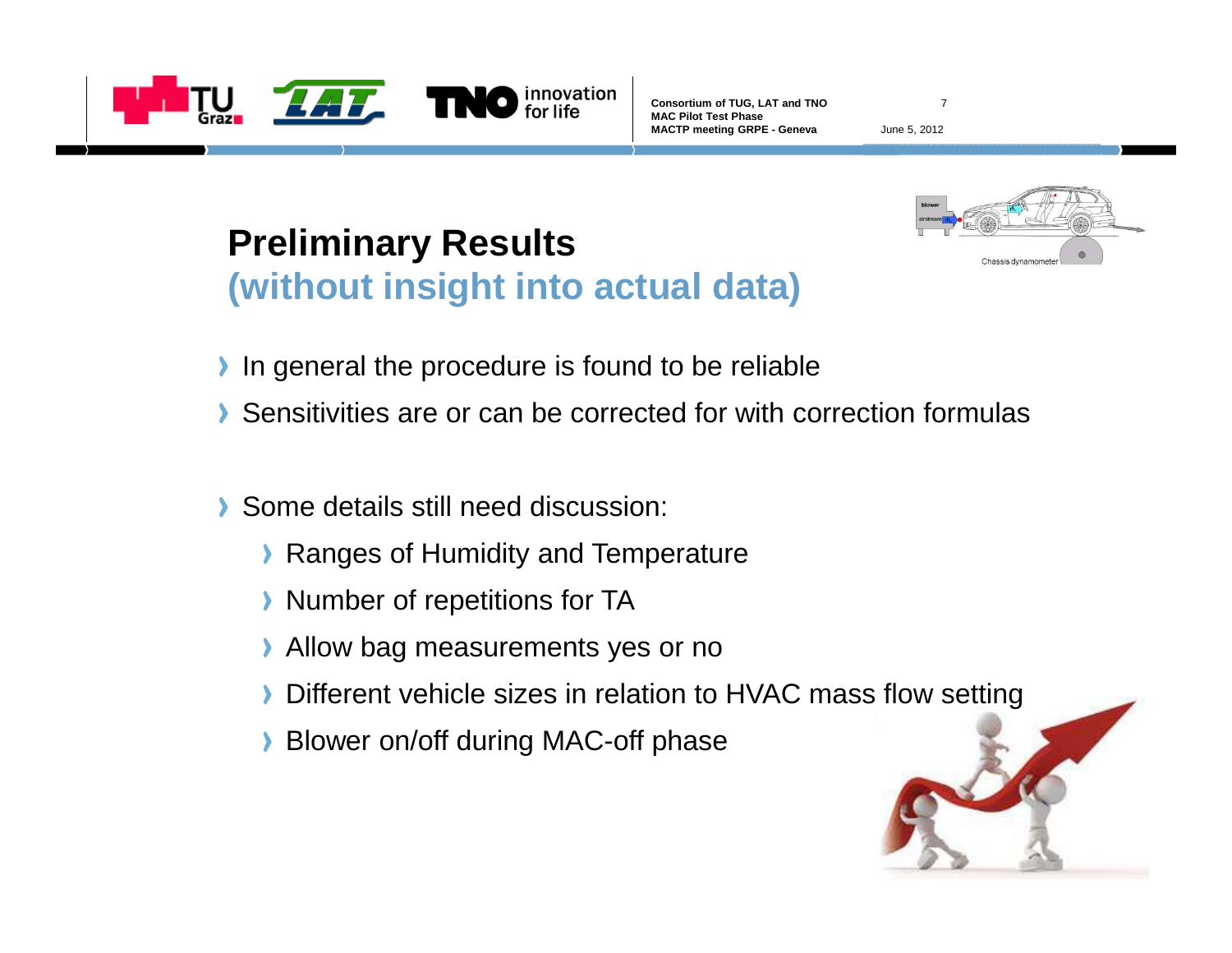

8

June 5, 2012

# **Outlook of activities**



- Stakeholder meeting on 11<sup>th</sup> of June  $\blacktriangleright$
- **Fine tuning of the procedure**
- ▶ Round Robin testing (July October)
- **Procedure finalization**
- Develop technical annex to regulation

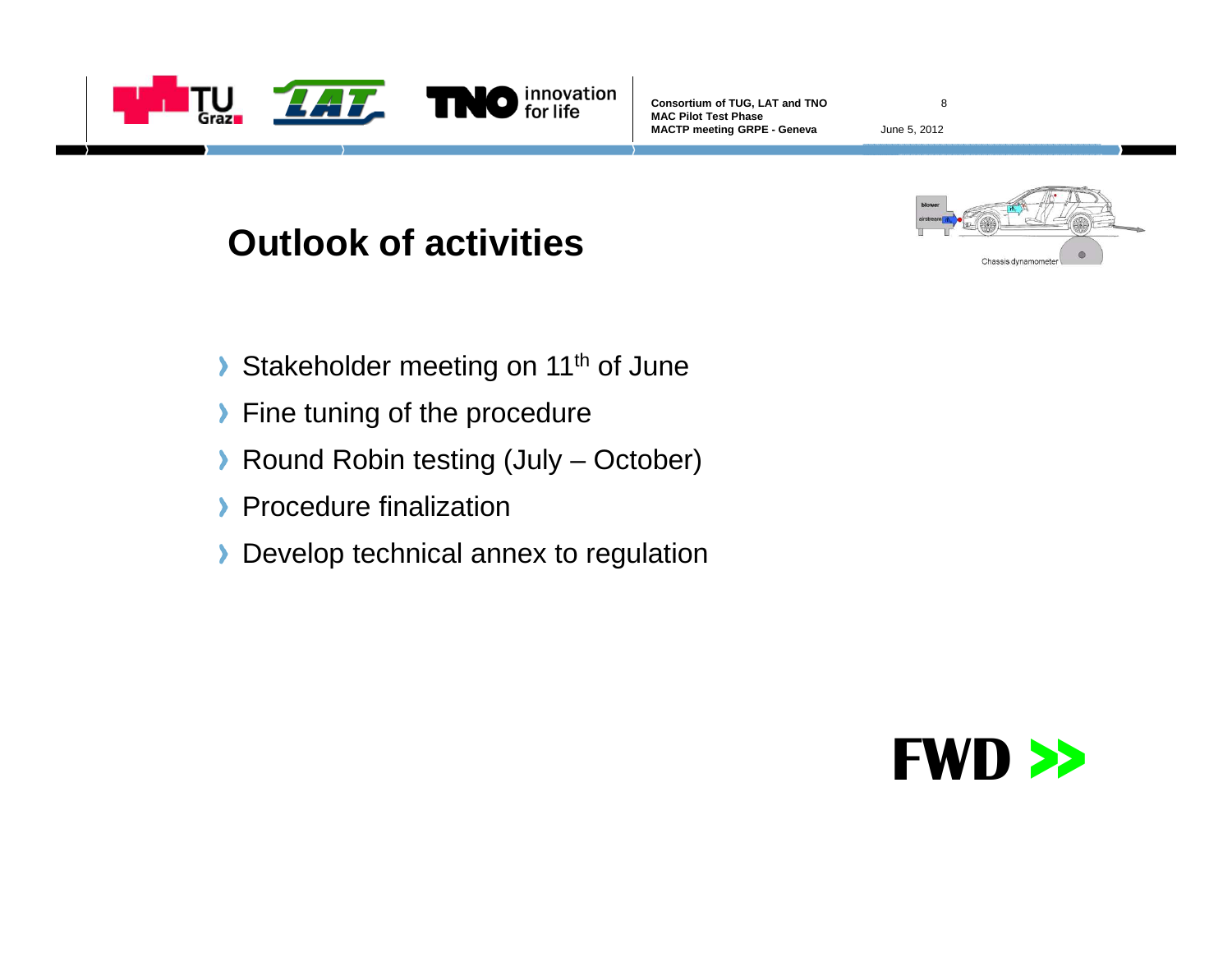

9

June 5, 2012

# **Time Schedule of the Pilot Test Phase**



Project started 16 August 2011